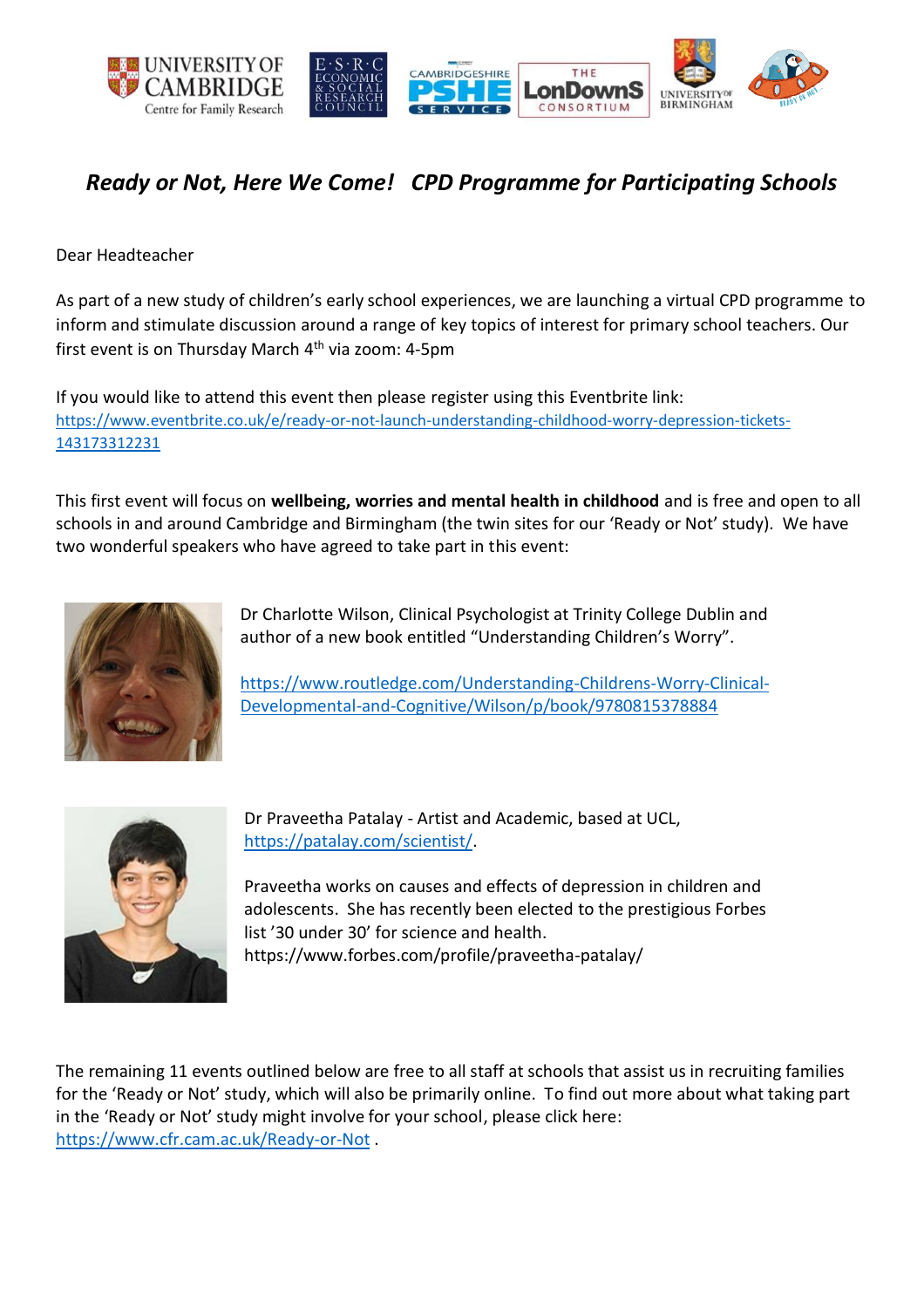



# **Thurs 6th May (4-5pm): Mitigating the impact of the pandemic – A panel discussion**



Tania Clarke (PhD student) *University of Cambridge*

How has the pandemic affected schools?

Dr Joni Holmes *University of Cambridge*

Mental Health in Struggling Learners



Dr Adam Baron *University of Edinburgh*

Supporting Schools through the Pandemic

Add image

Dr James Birchwood *University of Birmingham* Add title

### **Thursday 1st July (4-5pm): Outdoor play and the importance of nature**



Samantha Friedman| (PhD student) *University of Cambridge*

Fostering children's connection to nature



Dr Jenny Gibson *University of Cambridge* Why outdoor risky play matters

## **Thursday 2nd September (4-5pm): Tools for monitoring progress and wellbeing**



Dr Rory Devine *University of Birmingham* Rating School Readiness – the Brief Early Skills and Support Index (BESSI)

Kate Allen (PhD student) *University of Exeter*

'How I Feel About My School' – a new measure for children (HIFAMS)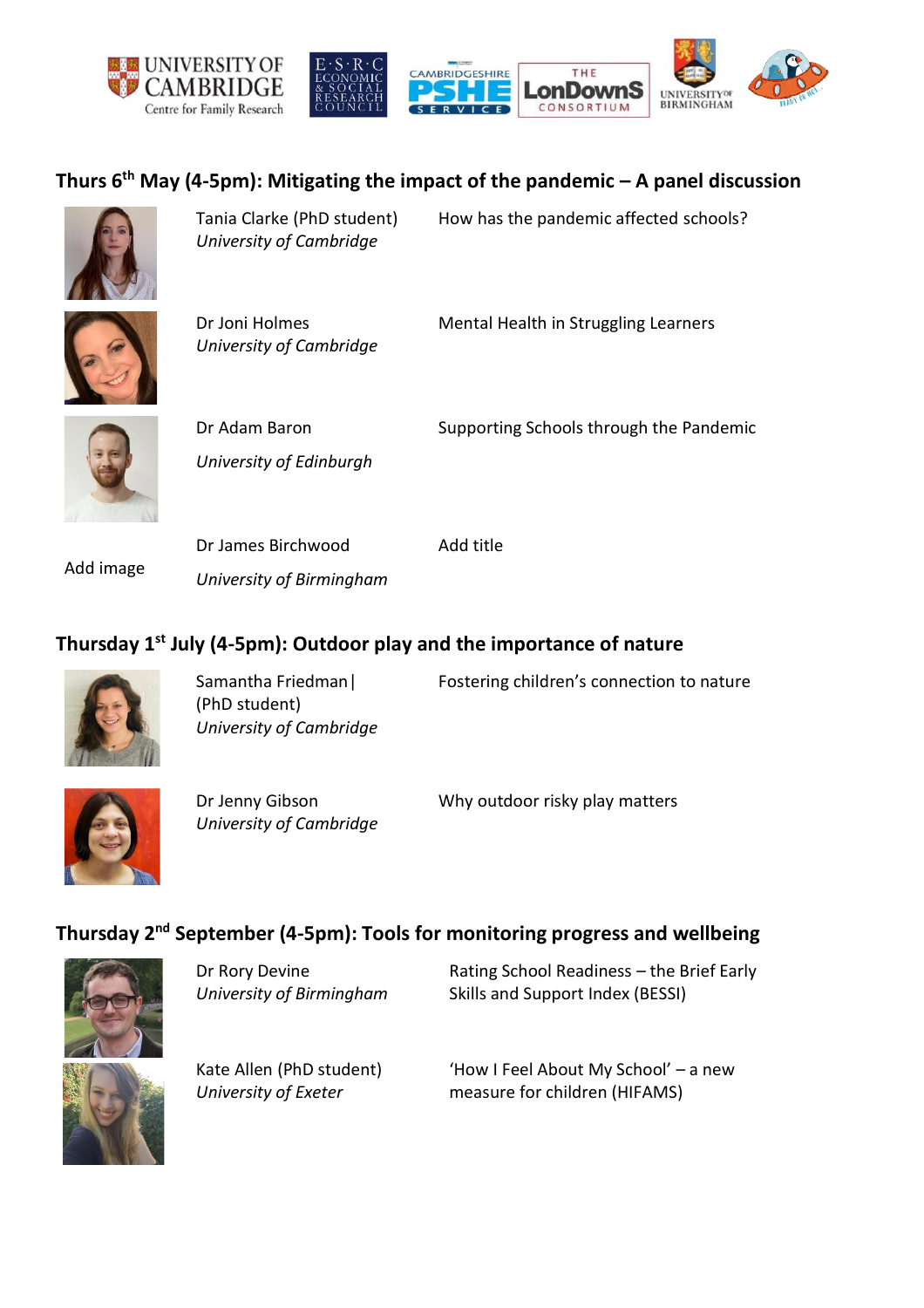





**Thursday** 

#### **4 th November (4-5pm): Tuning into thoughts and feelings**



Prof Claire Hughes *University of Cambridge* Family influences on mindreading

Dr Elian Fink *University of Sussex*

Mindreading in the playground

#### **Thursday January 6th 2022 (4-5pm): Ethnic diversity in the classroom**



Dr Napoleon Katsos *University of Cambridge Cambridge Bilingualism Network* Multilingual children at school and at home



Dr Humera Iqbal *University College London* Multicultural Friendships

#### **Thursday March 3rd 2022 (4-5pm): Neurodiversity in the classroom**



Dr Umar Toseeb *University of York* Understanding Developmental Language **Disorders** 



Dr Hana D'Souza *University of Cambridge* School experiences of children with Down syndrome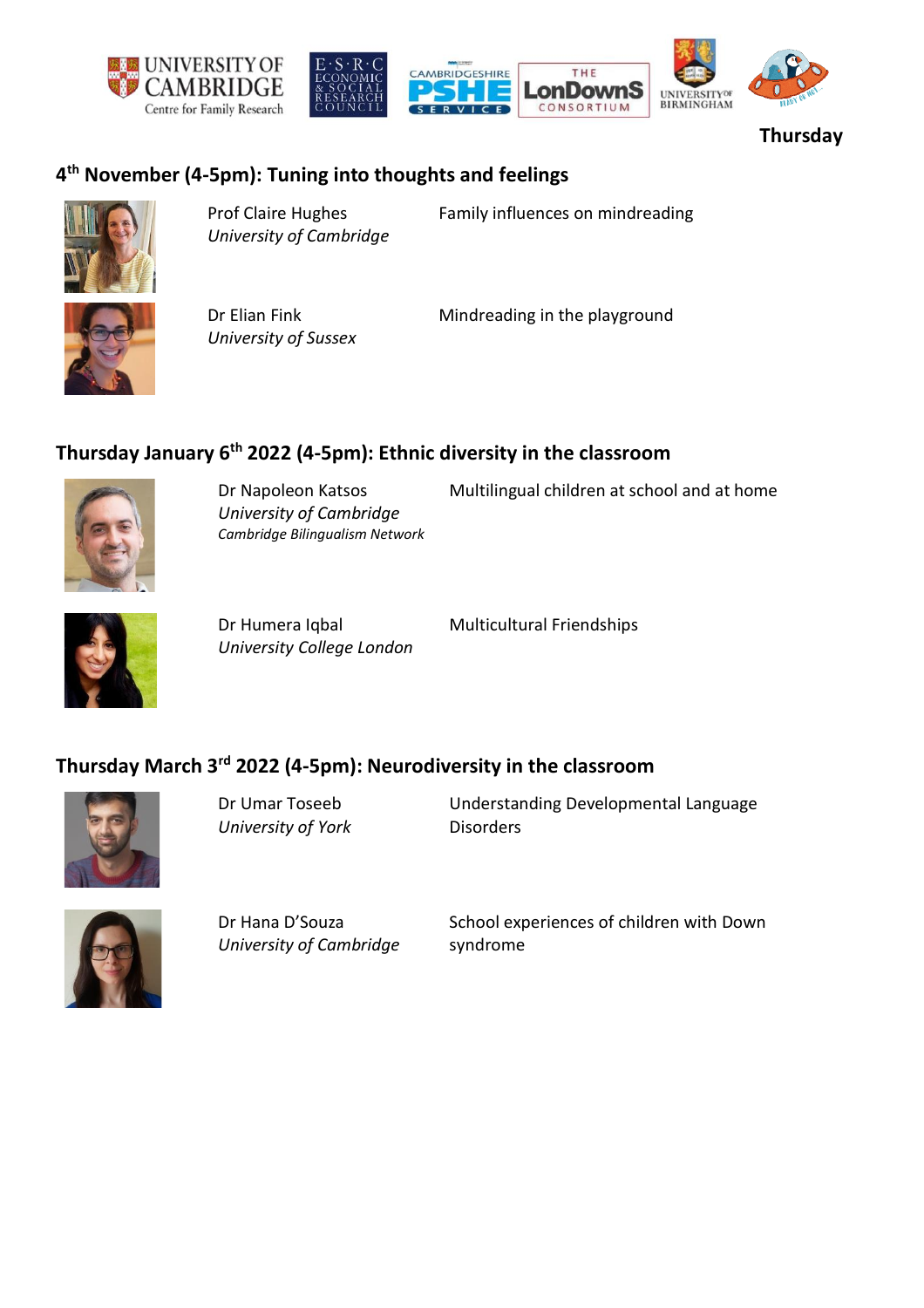





#### **Thursday May 5th 2022 (4-5pm): Shared Picture Book reading**



Keya Elie (PhD student) *University of Cambridge* Parents, Pre-schoolers and Picture books



Dr Serena Lecce *University of Pavia, Italy* Stories as a tool for promoting social understanding



Katherine De Wilder *University of Oxford*

Helping Parents Share Picture Books

## **Thursday July 7th 2022 (4-5pm): Flexibility and Focus**



Prof Claire Hughes *University of Cambridge* Early family influences on self-regulation



Dr Michelle Ellefson *University of Cambridge* Can interventions improve children's selfregulation?

# **Thursday September 8th (4-5pm): Early numeracy and maths anxiety**



Prof Emily Farran *University of Surrey* The importance of spatial thinking for mathematics in the primary school years.



Dr Dénes Szücs *University of Cambridge* Understanding Maths Anxiety [http://www.ibe.unesco.org/en/news/math](http://www.ibe.unesco.org/en/news/math-anxiety-educational-practices-series-31)[anxiety-educational-practices-series-31](http://www.ibe.unesco.org/en/news/math-anxiety-educational-practices-series-31)